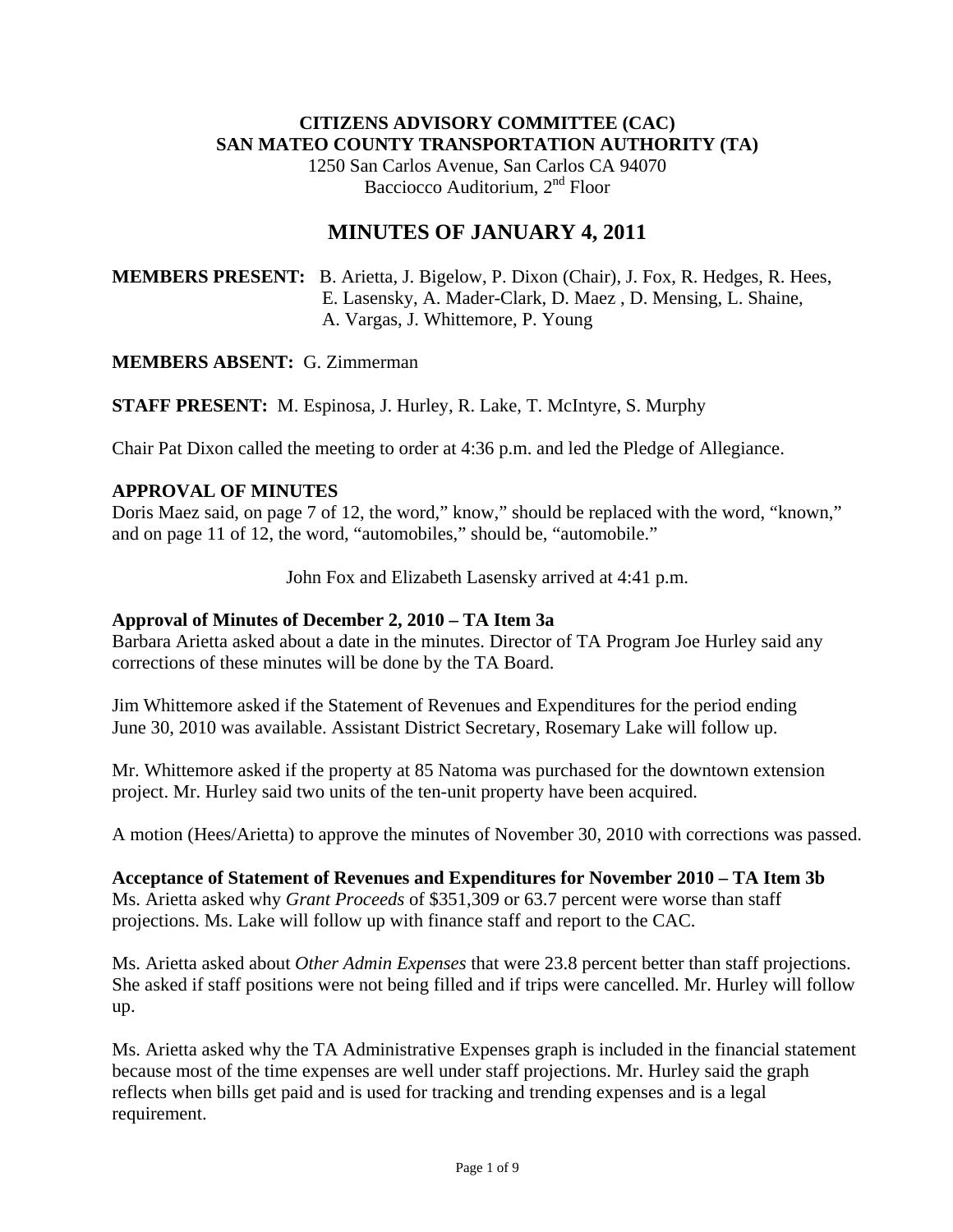### **PUBLIC COMMENT**

None

### **Authorize Allocation of \$80,000 of Measure A Funds to the San Mateo County Transit District for the Regional Bicycle Sharing Demonstration Program – TA Item 10a**

Mr. Hurley said, at its November 30, 2010 meeting, the CAC supported the authorization to allocate \$80,000 of Measure A funds for the Regional Bicycle Sharing Demonstration Program. This item has been carried over to the January 6, 2011 TA Board agenda for approval.

### **PRESENTATION – REGIONAL BIKE SHARE PROGRAM LOCAL MATCH ALLOCATION REQUEST**

Manager, Planning and Research Marisa Espinosa provided additional details requested by TA Board members at its December 2 Board meeting.

- The Metropolitan Transportation Commission (MTC) Climate Initiative Project context is responding to policy mandates such as AB 32, which required reduction of Greenhouse Gas Emissions (GHG) to 1990 levels by 2020. SB 375 mandates aggressive response by MTC and the Association of Bay Area Governments to achieve those GHG reduction targets.
- The purpose of the Climate Initiative Program is to provide an opportunity for short-term investments to reduce transportation-related emissions and Vehicle Miles Traveled (VMT) as well as to evaluate and test those investments. In order to do this, the MTC has invested \$80 million in Federal funds for the program. They solicited project ideas in spring 2010 and requested a regional strategy to test bike sharing. The MTC decided to focus this strategy along the Caltrain corridor and the San Mateo County Transit District (District) was selected to advance under the Innovative Grants Category.
- Bike sharing works by renting, riding and returning a bike and offers the opportunity to use smart-card technology to check out a bike. There would be a hub station at the Redwood City Caltrain Station and pods located at various activity centers throughout Redwood City.
- Bike sharing provides options to supplement transit services, provides a needed first- and lastmile connection to transit, expands areas served by bus and train to reduce VMT, is identified as an innovative wayside enhancement in Caltrain's adopted Bicycle Access and Parking Plan, and makes commuting more flexible.
- Local sites with regional impact will include San Francisco with 500 bikes, San Mateo County with 100 bikes and Santa Clara County with 400 bikes.
- Major project elements to consider include facilities and maintenance, administration and operations, marketing and outreach, legal and risk management issues and evaluation. Regarding risk management, the TA would be appropriately protected by a number of memoranda with the different project partners and funding agencies in order to ensure that risk is mitigated for the District.
- The MTC is providing 62 percent or \$4.2 million funding and Bay Area Air Quality Management District is providing 20 percent or \$1,400,000. The TA's allocation would be about 1 percent of the project budget for local match.
- Direct project costs over three years include program development and implementation, and indirect costs include staffing, auditing, integration with MTC's 511 system, evaluation and contingency.
- The project costs' program categories come to an overhead amount of about 13.7 percent or less than the total amount of match of all the local partners. It is a good opportunity to leverage funds from other sources for this specific purpose. The program components are mostly focused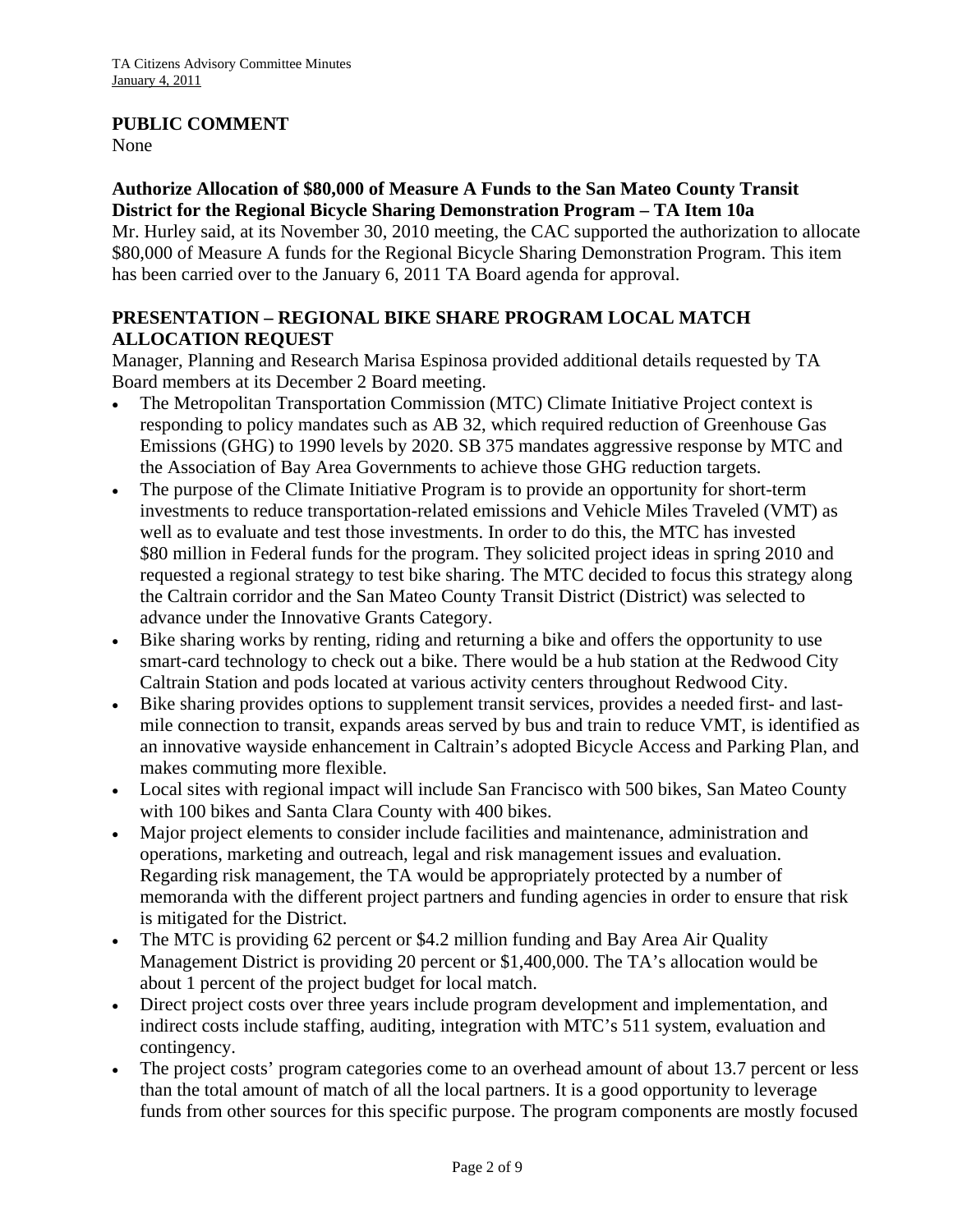on direct costs such as purchasing of bicycles and facilities and the technology to run, operate and maintain the program for a cost-effective and successful demonstration project.

Ms. Maez said this isn't a very good bang for the buck. She said project costs of about \$3.8 million out of \$4.2 million for project development are the biggest piece of the project. She asked if the demonstration project could be transferred to a more permanent project. Ms. Maez said the program staff report indicates this is a three-year project, which commences in February 2011 and finishes February 2013.

Ms. Espinosa said program development project costs include the purchase of bicycles, infrastructure, facilities, maintenance and operations in Redwood City and is not focused on preplanning work, but rather on direct project costs. She said if the TA Board approves the allocation for the program at its January Board meeting, the project would be developed over a period of two years and the third year would include project evaluation.

Ms. Maez asked if the project would be functioning before evaluation begins. Ms. Espinosa replied yes and said the evaluation period would examine how the project is succeeding and how to improve the project.

Larry Shaine asked if bikes could be rented on weekends for personal reasons. Ms. Espinosa said bikes can be rented on all weekdays and on weekends. She said the purpose of the program is for short-term discretionary use for a couple of hours but could be priced for longer periods, which will be worked out in program development.

Mr. Shaine asked what groups will be targeted for use. Ms. Espinosa said the program is targeting commuters for the first and last mile connection to transit and to reduce the number of discretionary vehicle trips that could be done by bicycle.

Mr. Shaine asked if a bike could be rented for seven days and kept in his garage. Ms. Espinosa said potentially, but the idea is to return the bike to either a hub or pod station and that would initiate the closure of the rental time.

Ms. Arietta asked about questions and concerns TA Board members expressed about the program at their December 2 Board meeting including security concerns. Ms. Espinosa said security is part of program development. The type of bike to be purchased is built to resist vandalism and theft. Bikes will have a Global Positioning System and a radio frequency chip embedded to assist with location and retrieval if stolen.

Ms. Arietta asked if staff had talked with Genentech about their bike rental program. Ms. Espinosa said this will be part of program marketing and outreach and said Genentech's program is very limited in scale. The project program is very large and will involve San Mateo, San Francisco and Santa Clara counties. She said the Santa Clara County Valley Transportation Authority (VTA) has been exploring this idea for about a year and there are a number of business partners including members of the Silicon Valley Leadership Group who have been great conduits connecting the District to different business partners who might be interested in having a similar program.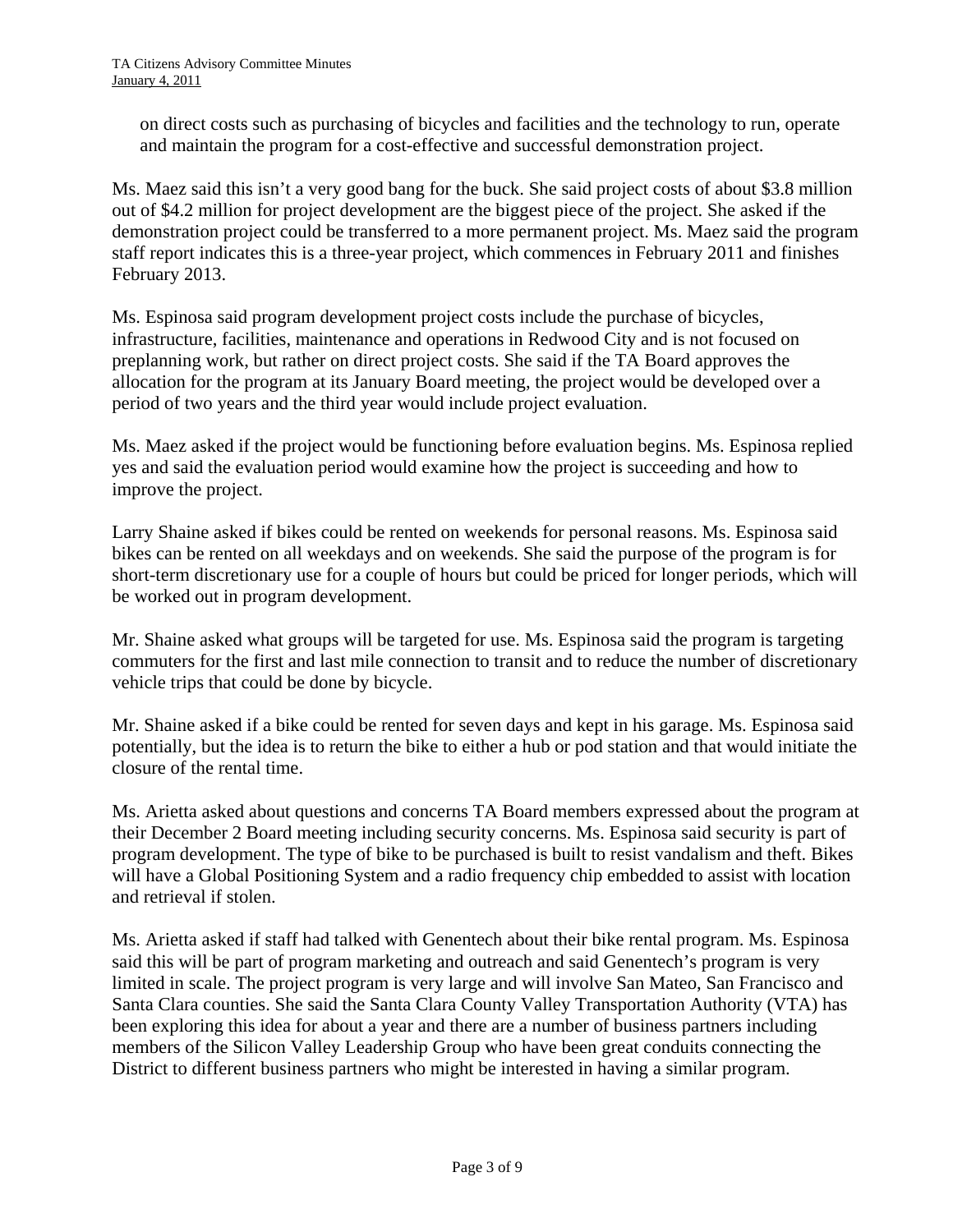Ms. Espinosa spoke to concerns a public member voiced at the November 30 TA CAC meeting about good infrastructure where pods are placed. Ms. Espinosa said Redwood City is a prime location for this because it has a good amount of existing bike lanes and other facilities to support this type of use. A second concern related to monies for other traditional bike programs. Ms. Espinosa said this funding is coming from an Innovative Grants Category from MTC, which wouldn't be used for another purpose.

Ms. Arietta asked about safety and maintenance concerns with European programs. Ms. Espinosa said they are first-generation programs and this is a third-generation bike share program, which will provide opportunities to review best practices and lessons learned.

Jim Bigelow said an original Measure A program purchased 400 bright blue metallic bikes for a program that lasted for a number of years. It required the rider sign a contract to use the bike at least three days a week to commute to work, go out to lunch, etc. He asked what would happen if bikers in San Francisco left their bikes in San Francisco and arrived on the Peninsula to find a lack of bikes for rental and asked if staff had talked with the San Francisco Bike Coalition (SFBC). Ms. Espinosa said staff has heard from the SFBC but their emphasis has been on increasing Caltrain's onboard bike program. The Silicon Valley Bike Coalition has been supportive of testing other types of improvements including bike sharing programs. She said the program is offering options and choices to people so they don't have to bring their bike onboard and to non-traditional cyclists. Pods located near worksites will provide a great incentive to use a bike sharing program instead of getting into a car.

John Fox asked about how many pods are anticipated in pilot development and if pod locations were selected. Ms. Espinosa said the number of pods will be determined in program development and pod locations already selected include Kaiser Permanente Hospital, Redwood City has offered the city hall and the County of San Mateo is offering space and targeted marketing to their work force for their alternative commute program to utilize this project.

Mr. Fox said the choice of pod location will be critical for a demonstration project. He said if commuters are traveling to Redwood City and planning to do the last mile or run errands by bike, they will want to know that a bike will be available with a pre-reserve or pre-pay process. He said he cycles to CAC meetings and the needs for bike parking at Caltrain stations are not well served. He said even lower tech means of providing bike parking at Caltrain stations and in Palo Alto should not be neglected for going for more expensive programs that can attract innovative funding.

Elizabeth Lasensky said there needs to be bike racks to secure bikes at pods and at other destinations besides Caltrain stations because there are not enough. Ms. Espinosa said this would be part of the selection of pod locations to make sure there is supportive infrastructure.

Randy Hees asked if San Mateo, Santa Clara and San Francisco counties would individually run the projects in their counties or would it be run as a single program by one agency. Ms. Espinosa said the idea is for a seamless regional program with the same vendor structure for all three counties but within the local areas, it would be run by local agencies. In San Mateo County, it would be a partnership of SamTrans, the County of San Mateo and the City of Redwood City, which would coordinate with Caltrain and other partners and businesses. The VTA would be the lead in Santa Clara County and the San Francisco Municipal Transportation Authority in San Francisco.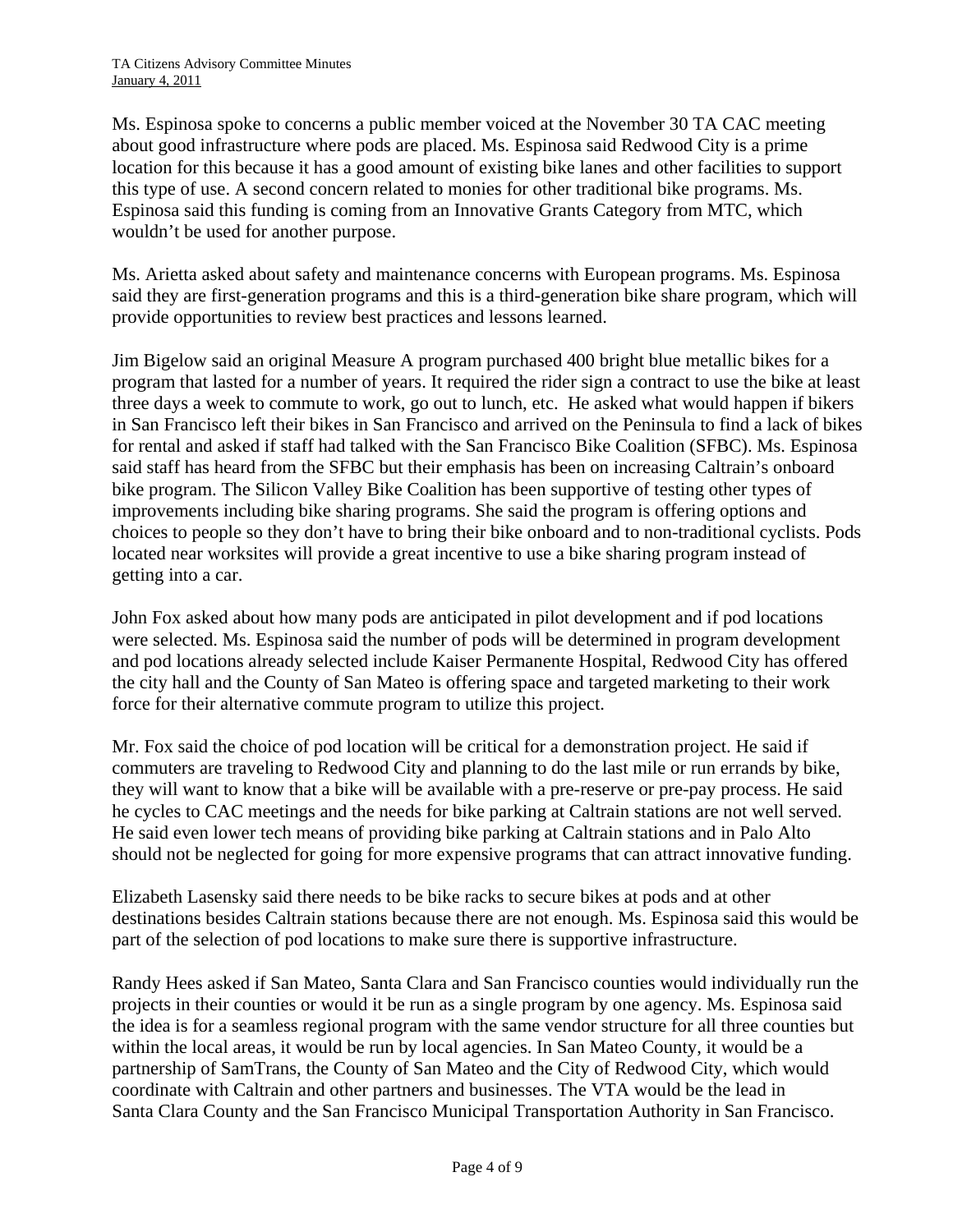Austin Mader-Clark said people need to know if a bike is available through something like a mobile application or use of their Clipper card for information. Ms. Espinosa said integrating Clipper will be reviewed.

Ms. Maez asked if someone could keep a bike overnight if they rented a bike in the morning to ride to a Caltrain station, rode from Caltrain to work and rode home after work. Ms. Espinosa said they could potentially keep a bike overnight but they would be charged for the entire time and it may not be cost effective.

Ms. Maez asked, after approval of the allocation, how soon bikes would be available for rental at stations because no infrastructure exists now. Ms. Espinosa said the target date is about 12-18 months after allocation of funds.

Ms. Maez asked if this means there would be six months of operation before any evaluation. Ms. Espinosa said six months to a year but the evaluation component would be concurrent. The evaluation is not necessarily to test success or failure but how well it is working, what are lessons learned, and how it can be scalable to determine how effective the strategy has been based on the parameters of the grant.

Paul Young asked if staff talked with Oracle and if a pod will be located near the company. Ms. Espinosa said Oracle is a little bit outside of the area typically being looked at but potentially could be a partner.

Mr. Young said Barcelona, Spain has a good bike share system, the climate is very warm, the city has a dense population and has wide streets and sidewalks, which probably defines the success of their program. He feels the program may not be as successful here. He asked about cost per bike. Ms. Espinosa said it doesn't make sense to break it down in a per bike cost because it is a brand new project with a need to purchase and develop new infrastructure and develop an operation startup. Redwood City was selected because it has some of the more medium density and dispersed land uses.

Dan Mensing asked if every Caltrain station will be a hub station. Ms. Espinosa said stations slated for hubs are Redwood City, Mountain View, Palo Alto, San Jose Diridon, and San Francisco Fourth and King. Pods will be located within the cities at various activity centers for rental or return.

Mr. Mensing asked about the feasibility of having bike lockers at every Caltrain station. Ms. Espinosa said there are bike lockers at all selected hub stations.

Mr. Whittemore said the TA is being asked to put up about 1 percent of total project costs for a twoto three-year trial. He asked if all funding partners are coughing up their money at the same time. Ms. Espinosa replied yes.

Mr. Whittemore asked about expected rental recovery. Ms. Espinosa said since this is a grant program, the focus is not necessarily on cost recovery and this will be examined during the trial period.

Mr. Whittemore asked if any consideration has been given to not charging for bikes. Ms. Espinosa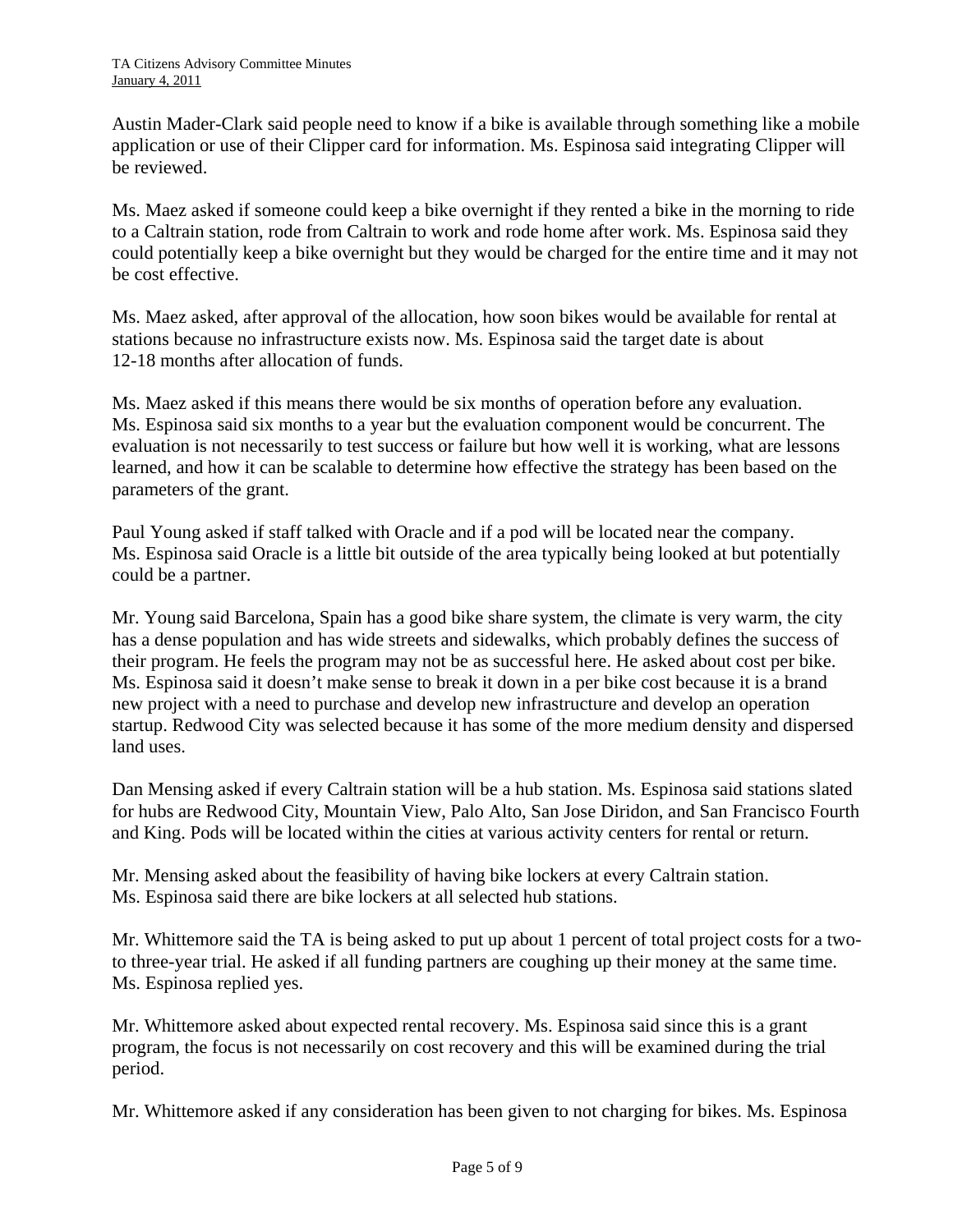said this could be explored as part of a program that uses advertising to support the sustainability of a project.

Mr. Whittemore said the program could be up and running faster without building any infrastructure or use of money or Clipper cards. He asked what the real point of the program is and asked about the number of bikes in the pilot. Ms. Espinosa said there will be 100 bikes in Redwood City.

Mr. Whittemore asked about estimated greenhouse gas reduction if bikes were used two-thirds of the time. Ms. Espinosa said she would follow up with this information.

Mr. Whittemore commented on the cost of the program and greenhouse gas reduction and asked about just dumping thousands of bikes for free use at a fraction of the cost.

Chair Dixon asked if questionnaires have been sent for feedback on use of the program. Ms. Espinosa said research studies and direct surveys have been completed with business partners in Santa Clara County.

Ms. Mader-Clark said it sounds great to just dump bikes for use but said it is human nature to devalue the bikes and they would not be returned and end up in landfill.

A motion (Arietta/Whittemore) to approve the allocation for the bicycle sharing program was passed, which confirms approval of the same motion at the November 30, 2010 meeting.

### **ITEMS FOR REVIEW – JANUARY 6, 2011 TA BOARD AGENDA**

There was no discussion on the following item:

1. SamTrans Liaison Report – December 8, 2010 – TA Item 7

#### **Adoption of the 2011 State and Federal Legislative Program – TA Item 11a**

Government Affairs Manager Seamus Murphy said the TA annually adopts a legislative program that allows staff the flexibility to respond swiftly and effectively to issues staff anticipates may come up over the calendar year at the State and Federal level.

The State Legislative Program is organized around four primary issues:

- 1. State Budget and Transportation Funding
- 2. Transportation Program Structure and Project Delivery
- 3. Climate Change and Air Quality Regulation
- 4. Peninsula Rail Program

The Federal Legislative Program is organized around five primary issues:

- 1. Surface Transportation Authorization
- 2. Fiscal Year 2012 Appropriations
- 3. Climate Change
- 4. High-speed Intercity Passenger Rail
- 5. Transit Safety and Security

Mr. Hees said he didn't see any reference to transit-oriented development (TOD). Mr. Murphy said this is in SB 375 implementations under the climate change and air quality regulations. At the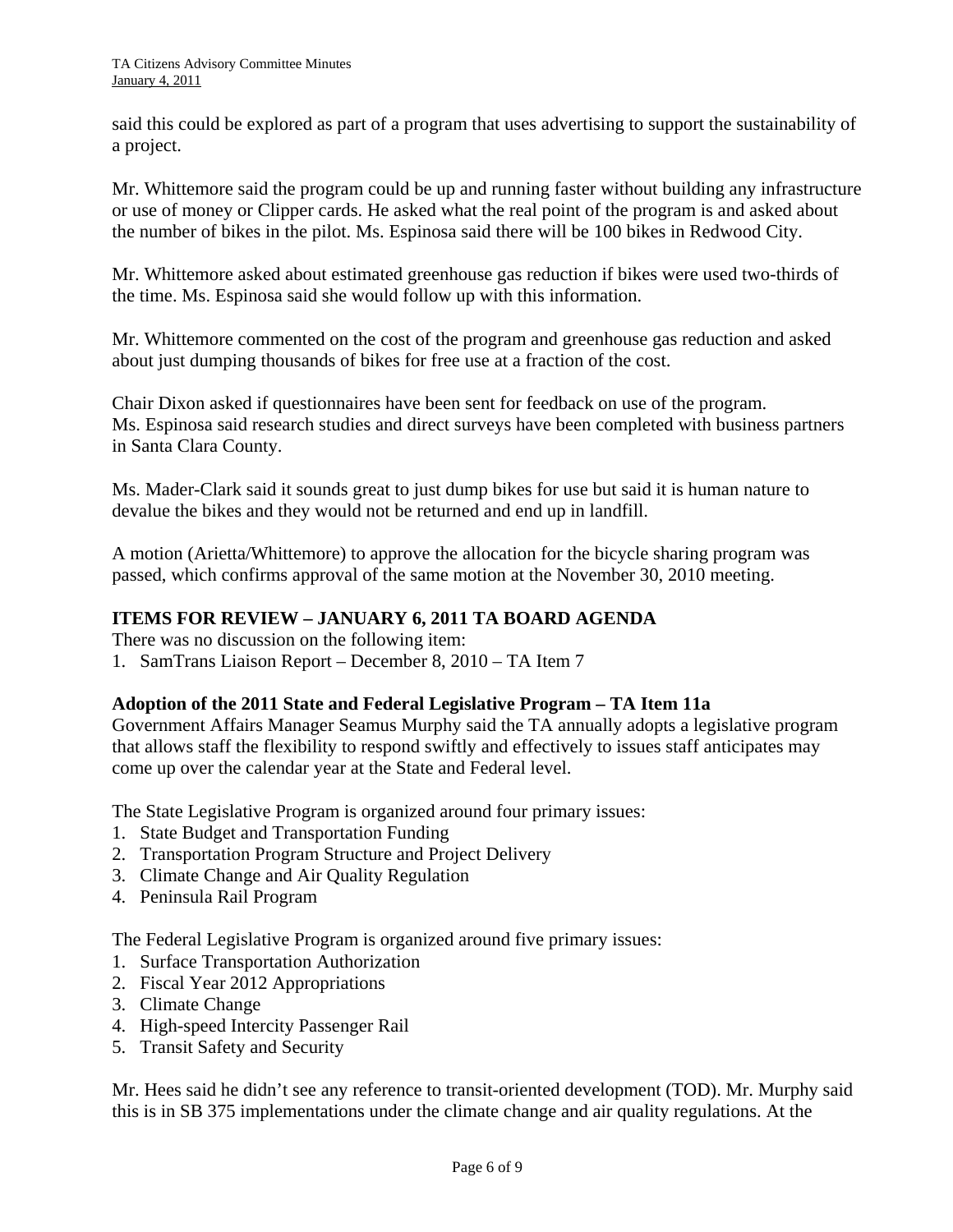Federal level, climate change regulations have included a significant amount of investment from cap and trade revenues into smart growth and in coordination between transportation and land use planning that would benefit efforts to add more TOD.

Mr. Hees asked if the Joint Powers Board (JPB) and the District have similar programs. Mr. Murphy said it is intentionally one program to make sure everyone is acting on behalf of all of the agencies in a consistent manner. If there are specific issues with a specific agency, the issue would be addressed with that Board.

Mr. Shaine asked for clarification on Propositions 22 and 26. Mr. Murphy said Proposition 22 guarantees that whatever exists in terms of sales tax on diesel fuel or gasoline will be divided in certain ways and used for certain programs at the State level. Proposition 26 with its requirement for 2/3 approval asks the question whether those revenues even exist at all.

A motion (Hees/Arietta) to support approval of the State and Federal legislative programs with compliments for the excellent write-up was passed.

## **Update on State and Federal Legislative Program – TA Item 11b**

Mr. Murphy reported:

### State

- The governor's budget will be announced on January 10 and staff will be looking to see how the administration proposes to allocate the diesel fuel sales tax revenues from the gas tax swap.
- AB 32 California Air Resources Board-approved proposed cap and trade regulation is a big portion of AB 32 going forward. Ten percent of the revenues will go towards funding emissionreducing projects including transportation and land use projects consistent with SB 375 emissions reduction targets, which is good news for the Grand Boulevard Initiative efforts.

### Federal

- The president signed a bill that included both the full pre-tax transit commuter benefits and the alternative fuel tax credits.
- The SAFETEA-LU and 2010 Appropriations were both extended through March 4. Staff doesn't expect any discretionary grant programs to proceed until Congress authorizes and appropriates funding for the remainder of Fiscal Year 2011.
- The Republican majority is proposing new rules. Currently all funds collected through the gas tax and deposited in the Highway Trust Fund (HTF) are required to be spent on transportation projects. Prior to the establishment of this rule, it was common practice for Congress to reduce HTF spending in order to increase spending on other government programs. The result was an accumulation of unallocated gas tax funds in the HTF that were never spent on transportation programs. By not allocating the full level of gas tax collected from consumers, Republicans would, in effect, be cutting transportation spending and give the appearance of a budget deficit reduction.

### **REPORT OF THE CHAIR – PAT DIXON**

A nominating committee of Chair Dixon, Mr. Bigelow and Mr. Hees received two requests for nominations: Ms. Arietta for chair and April Vargas for vice chair. Nominations were requested from the floor.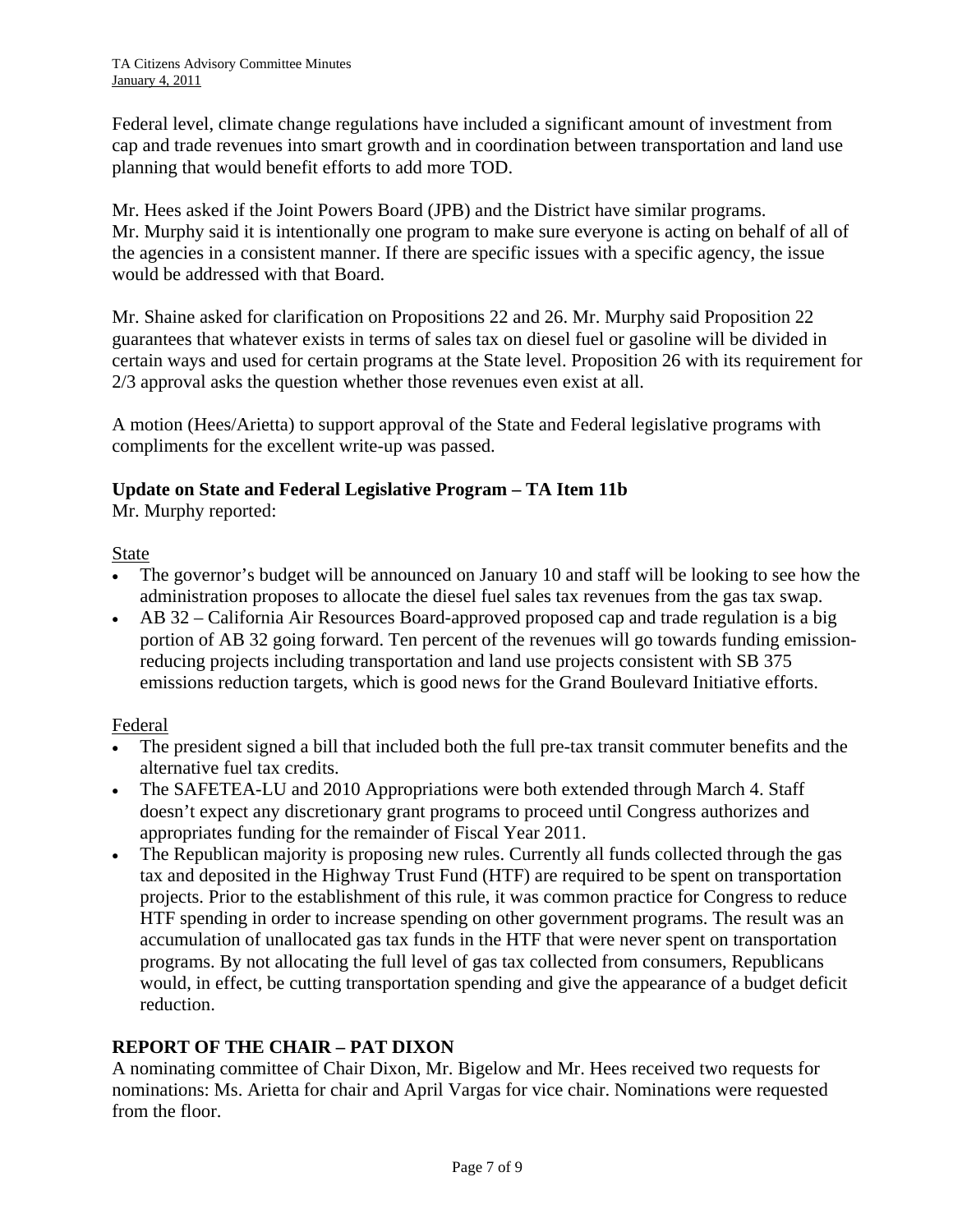A motion (Shaine/Hedges) to close nominations was approved.

A motion (Hedges/Maez) to elect Ms. Arietta for chair and Ms. Vargas for vice chair was approved.

A motion (Hees/Bigelow) to thank Chair Dixon for her three years of service as chair was approved.

Ms. Dixon thanked everyone.

### **REPORT FROM STAFF – JOE HURLEY**

- Extended his appreciation to Chair Dixon on her amazing ability to be in multiple places at one time and said she is a pleasure to work with. He looks forward to working with Ms. Arietta and Ms. Vargas.
- The governor has suspended all funding for Caltrans oversight work associated with project initiation documents. Project initiation documents are the first documents completed and require Caltrans approval. There are a number of TA projects that will be affected by this action. The TA is working with staff to minimize any impacts and navigate around the situation. There is a \$2.5 million pilot program for reimbursement, which means if the TA wanted Caltrans to provide oversight, the TA would pay Caltrans to do that. It is currently considered Caltrans' contribution to the project.
- Proposition 1B was approved several years ago and the TA has used this funding to leverage some highway projects. The balance of the bonds has been sold and projects are being prioritized to see which projects receive bond funding. Early indications are that the TA is positioned well to secure money for the Marsh Road to Embarcadero Road Auxiliary Lane Project. This will be determined at the January 18 and 19 California Transportation Commission (CTC) meeting. If the CTC allocates money for the project, the project would be advertised in February, have bid openings in mid-March, award of contract mid-April and begin construction in mid-May.

Mr. Shaine asked if this bond sale was involved with the San Bruno Grade Separation Project. Mr. Hurley said bonds for that project have been sold and the revenue allocated. The funding for the 101 Auxiliary Lane Project comes out of the Congestion Management Infrastructure Account Proposition 1B bond sales.

Mr. Mensing asked which governor organized the new rules for Caltrans. Mr. Hurley said Governor Schwarzenegger.

#### **COMMITTEE COMMENTS**

Mr. Whittemore said he is seeing more bicyclists riding bikes on Caltrain's platforms.

Chair Dixon suggested Mr. Whittemore report this at the January 6 JPB meeting.

Manager, Community Relations Todd McIntyre said he is the staff liaison to the Caltrain Bicycle Advisory Committee (BAC) and said bike comments can be submitted to [bac@caltrain.com](mailto:bac@caltrain.com). He said Mr. Whittemore could share his comment at the January 20 BAC meeting.

Mr. Whittemore asked how on-time statistics are calculated. Mr. McIntyre said a train is on time if